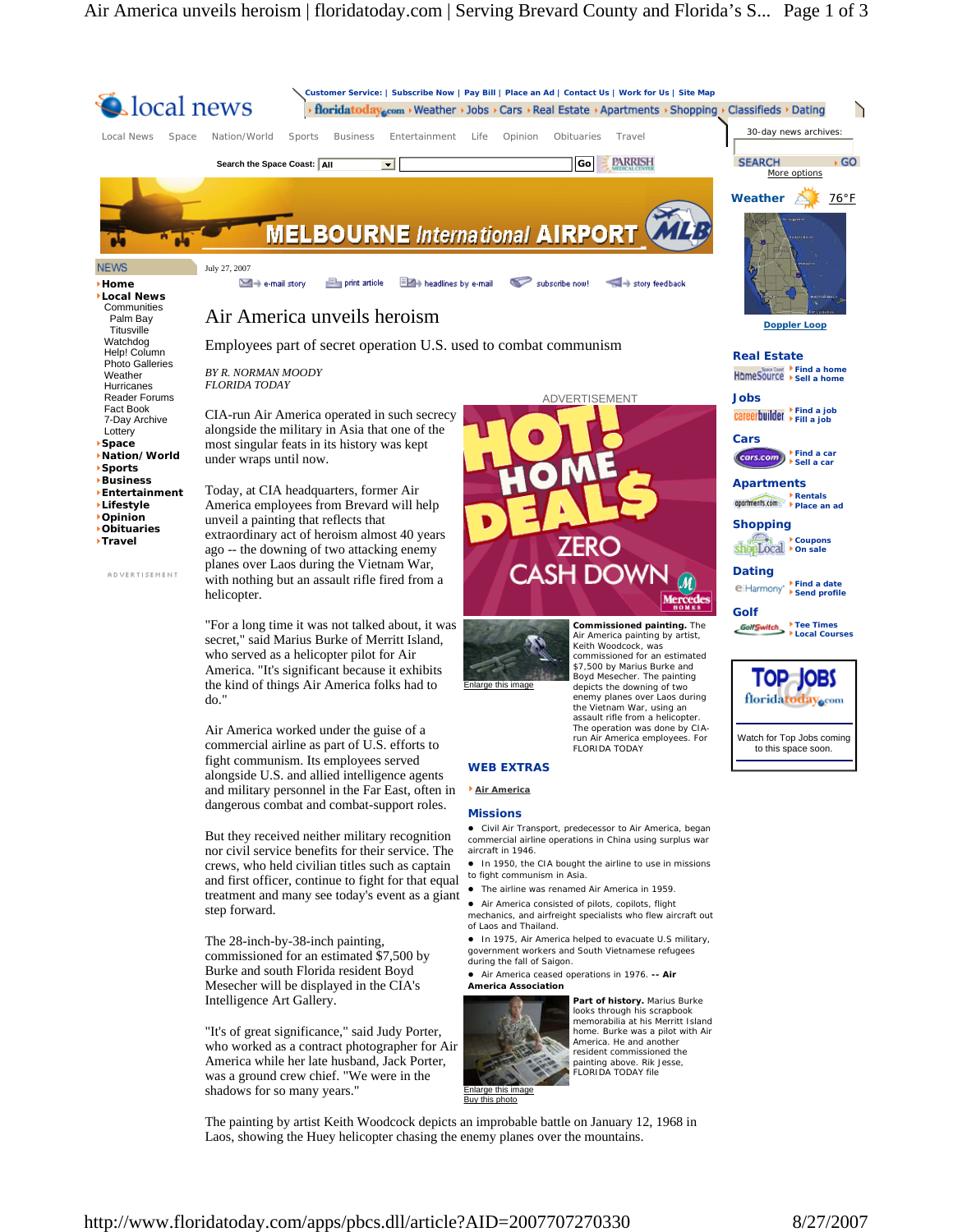Two North Vietnam AN-2 planes had set out to destroy Lima Site 85, a sophisticated radar site on Phou Pha Thi operated indirectly by the U.S. military.

"They wanted it gone," Burke said of the North Vietnamese. "They had bombs, they had rockets and machine guns."

As the North Vietnamese pilots attacked the radar site, killing four and destroying equipment, an Air America crew in a Huey helicopter was in the air nearby.

As a signatory to the Geneva Accords, the United States had an official policy of neutrality in Laos. But Air America flew undercover missions to supply villagers, who held the North Vietnamese at bay, Burke said.

The Air America helicopter piloted by Ted Moore, flying above the North Vietnamese planes, gave chase.

The Americans "had an AK-47, which technically they weren't supposed to carry any weapons," Burke said.

Glenn Woods fired the weapon through the helicopter's open door as Moore chased.

Riddled with bullets from the AK-47, both North Vietnamese planes crashed. It was one of the most unusual incidents in the war.

"It's never been done before and has never been done since," Burke said.

Two months later, the radar site was attacked again and overrun and 12 Air Force technicians were killed.

The painting will be one of the first to be housed in the CIA headquarters' Intelligence Art Gallery, CIA spokesman George Little said.

"It reflects the heroism and courage of the employees of Air America," he said.

Air America crews transported tens of thousands of troops and refugees, flew emergency medical missions and rescued downed airmen throughout Laos.

The federal government has recognized the service of the men and women of Air America. But efforts continue before Congress to win them civil service benefits.

"The fact that they've invited us to participate in this ceremony is a milestone," said Porter, a Port St. John resident.

Burke said commissioning the painting was worth it.

"I'm hopeful that maybe this would open a few doors and bring a little more recognition," he said.